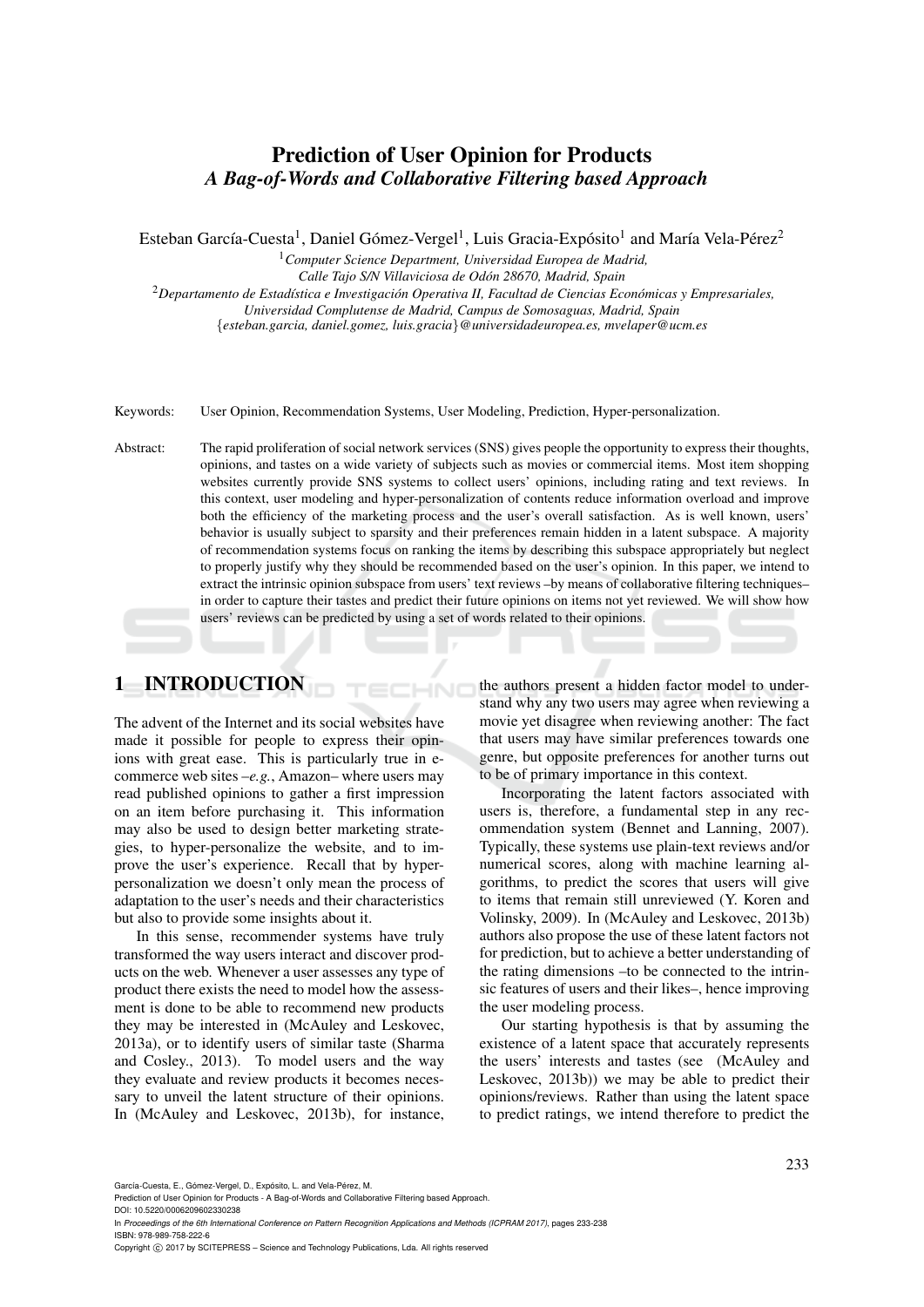sets of words that users will choose to express their opinions on not previously reviewed items. The approach is based on two stages. The first one sets up the opinion dictionary, not too large as to impede numerical computations, but rich enough as to characterize the users' opinions in this product reviewing context. Take the words 'expensive' and 'good quality' for example,<sup>1</sup> the former being a purely subjective term which expresses a negative opinion about a product, the latter expressing a positive opinion instead. We would like these terms to be part of the dictionary since they convey relevant information on the user's opinion. We want to stress the fact, however, that this article does not address a sentiment analysis problem, that is, we do not try to find out whether the item's review is positive or negative. The second stage predicts the set of words a user would choose had they had the opportunity to review an item, based on the hidden dimensions that represent their tastes.

### 1.1 Contributions

Our main contribution is to propose and describe – for the very first time, to the best of the authors' knowledge– a model that combines the use of hidden dimensions (associated with users' tastes and product features) and a matrix factorization approach to predict the user's opinion on not reviewed items. The results show that the prediction of the set of words which best describes a review is possible and gives, at this early stage of development, an initial understanding of the main reasons why a user would like or dislike a product. This is important since this information can be used to complement the rating's value and provide extra information to the user whenever a new product is recommended. Thus, this approach can be used together with the current recommendation systems to provide further insight into the reasons why the product is recommended to a specific user, knowing that the very same product can be recommended to another user for completely different reasons. We applied this approach to the Amazon musical instrument dataset (J. McAuley and Leskovec, 2015), which contains a total of 85,405 reviews for 1429 users and 900 products. We chose this dataset due to its ease of interpretability and reasonable size (notice that, since we insert a dictionary vector of size *D* into the matrix for each review, the overall size of the dataset increases by a factor  $10^2$ ).<sup>2</sup> The

rest of the paper is organized as follows: Section 2 contains the state-of-the-art on recommendation systems based on user modeling and collaborative filtering approaches and explains the similarities and differences with our proposal. Section 3 describes the experiments we conducted to test the implemented model. We show our results in Section 4 and discuss the model's strengths and weaknesses. Finally, Section 5 presents the conclusions and some insights into future work.

### 2 USER MODELING BASED ON OPINIONS

In what follows, we introduce some terminology and the formal notation we use throughout the paper, as well as a brief review on the traditional user modeling approaches to recommendation. We then proceed to explain in full detail our new opinion prediction model based on tensor factorization.

#### 2.1 Notation

A typical online shopping website with SNS capabilities provides, for the purposes of this article, *N* reviewers  $A = \{u_1, \ldots, u_N\}$  writing reviews on a set of *M* items  $P = \{p_1, \ldots, p_M\}$ . Generally, a given user will have only scored and reviewed a subset of these *M* items, thus making the website's ranking matrix sparse. Let  $S \subseteq A \times P$  denote the set of user-item pairs  $(u, i)$  for which a written review exists and let t*ui* be the associated feature vector that represents the text contents of the *u*-th user's review on the *i*-th item in the dataset. More specifically, we use the bag-ofwords features extracted from the text reviews to represent the user's review. The review bag-of-words vector is then defined by  $\mathbf{t}_{ui} \in \mathbb{R}^D$ , where *D* is the word vocabulary size. We will incorporate these reviews into a fundamental model that predicts users' opinions (*i.e.*, t*ui* vectors) on items not included in *S*.

### 2.2 Basic Related Work on Recommendation Systems

Most existing recommendation systems fit into one of the following two categories: i) content based recommendation or ii) collaborative filtering (CF) systems.

The first approach addresses the recommendation problem by defining a user profile model *U* that repre-

<sup>&</sup>lt;sup>1</sup>We work with concepts provided by the natural language analysis tool, so terms can be compositions of several words.

<sup>2</sup>We use 20 executors with 8 cores and 16GB RAM on a Hadoop cluster with a total of 695GB RAM, 336 cores, and

<sup>2</sup>TB HDFS. Our implemented algorithms are easily scalable, so any RAM limitation might be solved using a cluster with a sufficiently large number of nodes.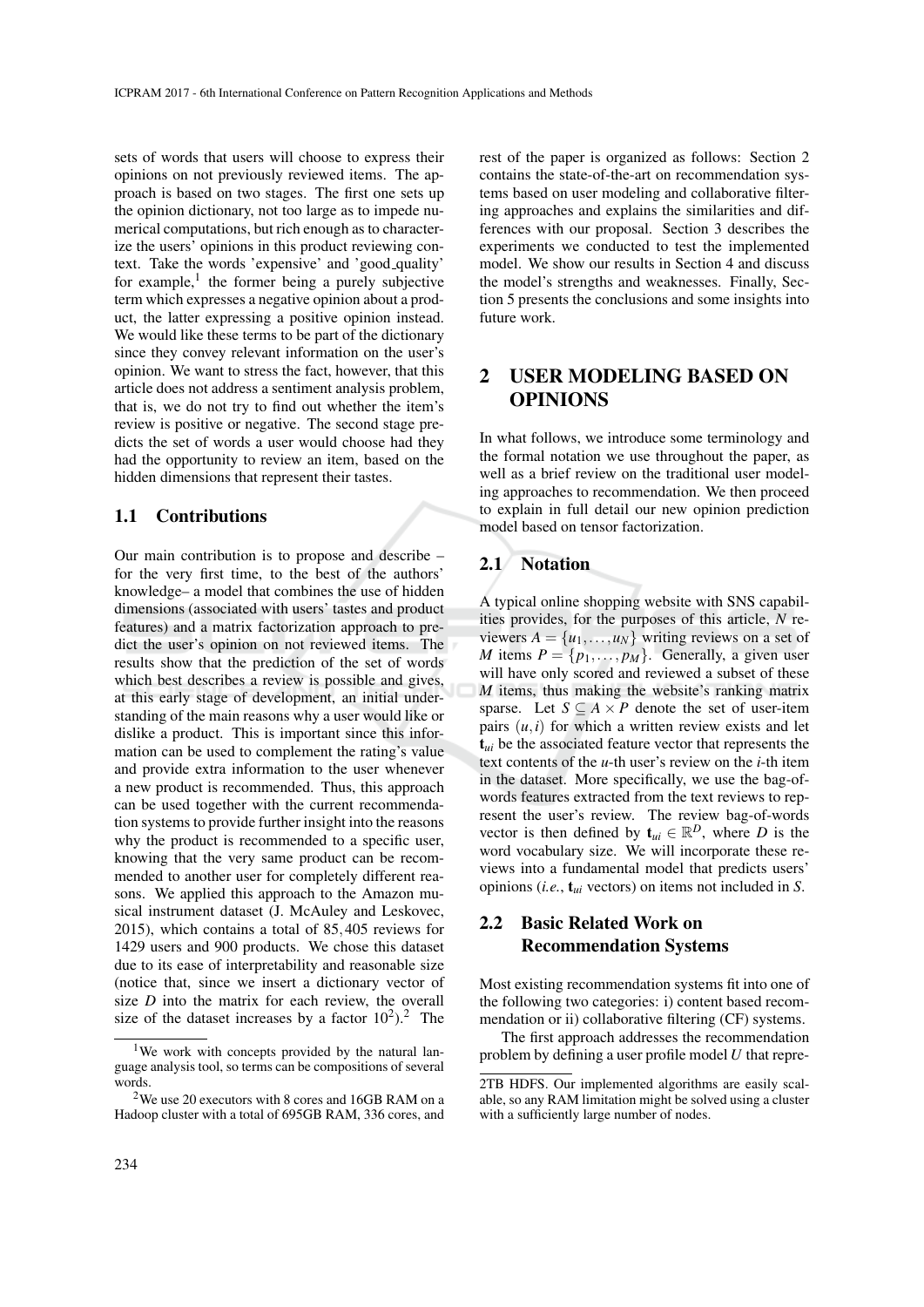Table 1: Notation.

| Description                                                       |
|-------------------------------------------------------------------|
| $u$ -th user's review ('document') on <i>i</i> -th item           |
| number of latent dimensions                                       |
| number of words in the dictionary                                 |
| <i>j</i> -th word of the $t_{ui}$ vector                          |
| frequency of occurrence of the $t_{uij}$ word                     |
| number of words in the text t                                     |
| all (u,i) pairs of existing reviews                               |
| user                                                              |
| item                                                              |
| text reviews input matrix in $\mathbb{R}^{N \times (M \times D)}$ |
|                                                                   |

sents all the information available on a user. In a basic problem setup, *U* includes the users' preferences for a set of items, later used to describe the users' likes and dislikes. One of the main drawbacks of this basic approach is the fact that it ignores users' opinions on different elements, taking only their preferences into consideration. Previous studies (W. Zhang and Li, 2010) proposed the use of sentiment analysis to find out the set of words that positively describes user preferences to be able to predict the sentiment value. This proposal was later extended in (Chen and Wang, 2013)(L. Fangtao and Zhu, 2011) to enhance the user profile's description by using linear combinations of the initial set or a subset of words. Both articles rely on a user profile which is built *a priori* and used later on to predict the recommendations. This methodology, however, does not attempt to reflect the intrinsic likes and dislikes of users on different items, focusing on a more general description of their preferences instead.

One way of resolving this limitation consists in including the text features of the user's reviews (more specifically, frequencies of occurrence of words) into the model. In (L. Fangtao and Zhu, 2011), the authors incorporate reviews, items, and text features into a three-dimensional tensor description to reveal the different sentiment effects that arise when the same word is used by different users in ranking different items. The authors showed an improvement on the ranking prediction when compared to previous models. In a similar fashion, (M. Terzi and Whittle, 2011) presents an extension of the user-kNN algorithm that measures the similarity between users in terms of the similarities between text reviews –instead of using numerical ratings only–, applying a collaborative filtering model to predict the ranking recommendations. The authors claim that their model outperforms the conventional algorithms that only use the ratings as inputs.

Despite the successful achievements of this last two proposals, notice that none of them attempt to predict the user's opinion and reveal the intrinsic features behind an item's recommendation.

|                |           |           |           |          |           |           |                                |           |          | $\cdots$  |          |          |          | <b>M</b> |          |                  |                           |                  |          |                             |
|----------------|-----------|-----------|-----------|----------|-----------|-----------|--------------------------------|-----------|----------|-----------|----------|----------|----------|----------|----------|------------------|---------------------------|------------------|----------|-----------------------------|
|                |           |           | Jз        | $\cdots$ | JD.       |           |                                | Js        |          | JD        |          |          | $\cdots$ |          |          |                  |                           | Jз               | $\cdots$ | JD.                         |
| $u_1$          | 111       | $t_{112}$ | $t_{113}$ |          | $t_{11D}$ | $t_{121}$ | $ t_{122} t_{123} $            |           |          | $t_{12D}$ | $\cdots$ | $\cdots$ | $\cdots$ | $\cdots$ | $\cdots$ | $t_{1M1}$        | $t_{1M2}$                 | $L_{2M3}$        | $\cdots$ | L <sub>1MD</sub>            |
| u <sub>2</sub> | $t_{211}$ | $t_{212}$ | $t_{213}$ |          | $t_{21D}$ | $t_{221}$ | $t_{222}$                      | $t_{223}$ |          | $t_{22D}$ | $\cdots$ |          | $\cdots$ | $\cdots$ | $\cdots$ | $t_{2M1}$        | $\tau_{2M2}$ $\tau_{2M3}$ |                  |          | <sup>L</sup> <sub>2MD</sub> |
| u <sub>3</sub> | $t_{311}$ | $t_{312}$ | $t_{313}$ |          | $t_{310}$ | $t_{321}$ | $1$ <sup>t<sub>322</sub></sup> | $t_{323}$ |          | $t_{320}$ | $\cdots$ |          | $\cdots$ | $\cdots$ | $\cdots$ | $t_{3M1}$        | L <sub>3M2</sub>          | E <sub>3M3</sub> | $\cdots$ | t <sub>3MD</sub>            |
| $\cdots$       | $\cdots$  | $\cdots$  | $\cdots$  | $\cdots$ | $\cdots$  | $\cdots$  | $\cdots$                       | $\cdots$  | $\cdots$ | $\cdots$  | $\cdots$ | $\cdots$ | $\cdots$ | $\cdots$ | $\cdots$ | $\cdots$         | $\cdots$                  | $\cdots$         | $\cdots$ | $\cdots$                    |
| $u_{N}$        | $t_{N11}$ | $t_{N12}$ | $L_{N13}$ |          | $t_{N1D}$ | $t_{N21}$ | $t_{N22}$                      | $t_{N23}$ |          | $t_{N2D}$ | $\cdots$ | $\cdots$ | $\cdots$ | $\cdots$ | $\cdots$ | L <sub>NM1</sub> |                           | L <sub>NM3</sub> |          | $t_{NMD}$                   |

Figure 1: 2D representation of the input matrix R.

## 2.3 Explaining Recommendations by Predicting the Opinion

Next, we discuss how a careful interpretation of the prediction about a user's review can justify the recommendation, helping us achieve a better understanding of the reasons why the user may like/dislike the product. Table 2 shows two Amazon reviews to explain how this interpretation is done. The first column contains the original reviews and the second one includes the predicted sets of words obtained with our model. We can tell at a glance that the first reviewer complains about a bad headphones' ergonomic design, something which is reasonably predicted in the second column by the words 'bass' and 'vibration'. In the second example the review praises the good performance of the earphones, a fact that is predicted by the words 'purchase', 'happy', and 'better'.

Table 2: Example of Amazon review parts for a drum product and concepts associated in our dictionary.

| <b>Review Text</b>                                         | Prediction              |
|------------------------------------------------------------|-------------------------|
| The bass drum vibrates.                                    | bass: vibration         |
| Be happy if you purchase this, because you will never find | purchase; happy; better |
| a better deal for this.                                    |                         |

Our model makes use of a collaborative filtering model reviewed in the next section.

#### 2.3.1 Collaborative Filtering

A rich collection of algorithms and recommender systems has been developed over the last two decades. The wide range of domains and applications shows that there is not a one-size-fits-all solution to the recommendation problem and that a careful analysis of prospective users and their goals is necessary to achieve good results.

Collaborative filtering, in particular, is a technique that generates automatic predictions for a user by collecting taste information from other people. The information domain for these systems consists of users who already expressed their preferences for various items, represented by (*user*,*item*,*rating*) triples. The rating is typically a natural number between zero and five or a two-valued like/dislike variable. Usually, the associated rating matrix is subject to sparsity due to the existence of unrated items. The full evaluation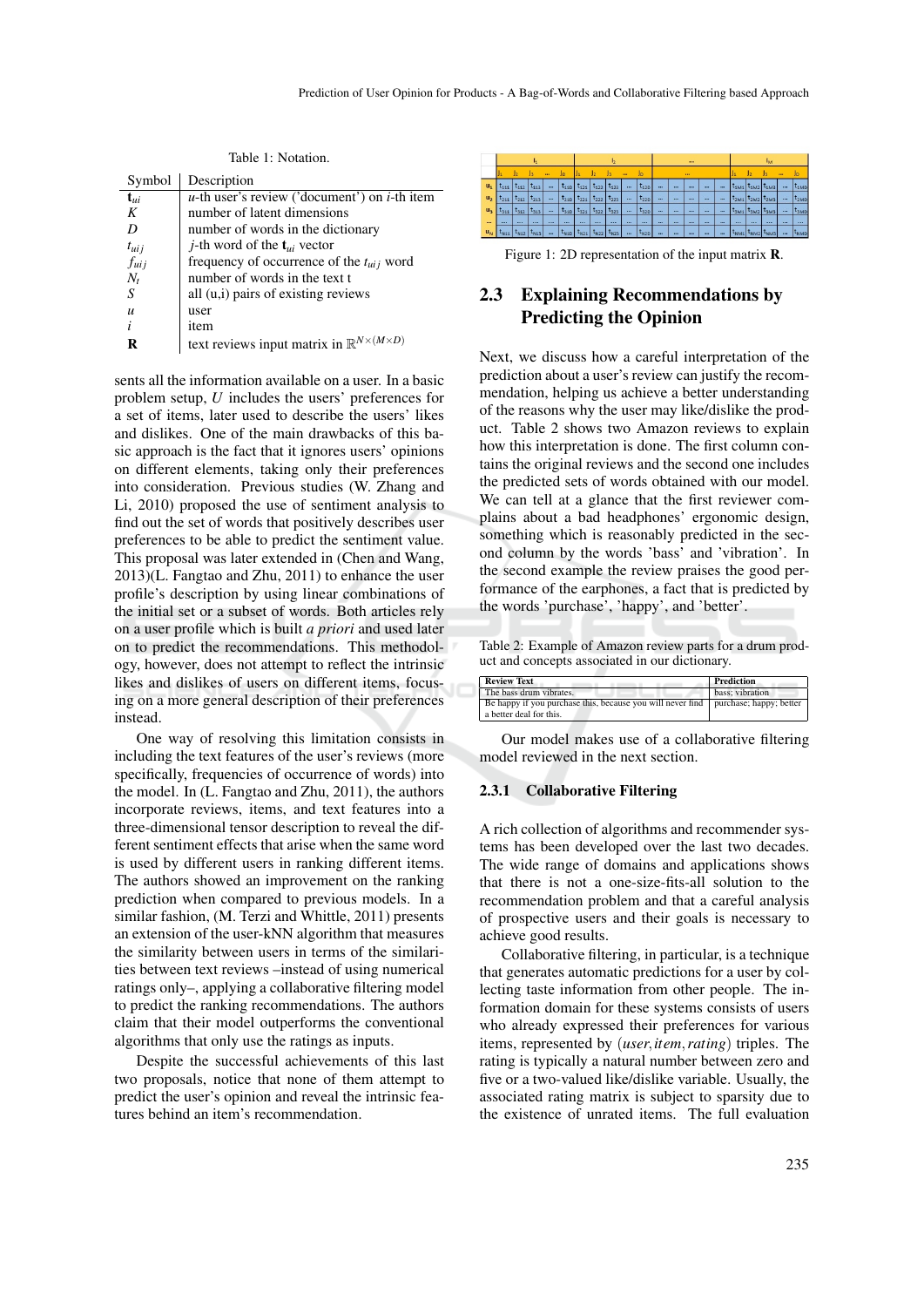process often requires the completion of two tasks: (i) predicting the unknown ratings and (ii) providing the best ranked list of *n* items for a given user (M. D. Ekstrand and Konstan, 2012).

#### 2.3.2 Predicting the Opinion using Alternating Least Squares (ALS)

Our information domain consists of triples of the form  $(u, i, t_{ui})$ , where *u* is a natural number that labels a user,  $i$  labels an item, and  $t_{ui}$  is the corresponding review vector (possibly empty). Let  $\mathbf{R} \in \mathbb{R}^{N \times (M \times D)}$  be the 2-dimensional input matrix (typically subject to sparsity) with entries  $f_{uij} \geq 0$  only for pairs  $(u, i) \in S$ . Here,  $f_{ui}$  denotes the frequency of occurence (if any) of the *j*-th word in the *u*-th user's review for the *i*-th item in the dataset. If we let  $\mathbf{R}_i$  denote the  $(N \times D)$ matrix containing all reviews for the *i*-th product, then  $\mathbf{R} = [\mathbf{R}_0 \ \mathbf{R}_1 \ \cdots \ \mathbf{R}_M]$  is set up by concatenating all  $\mathbf{R}_i$ matrices. This R matrix represents a high dimensional space where the users' opinions (either positive or negative) are latent and can be represented by a subset of new features in a lower dimensional space.

Matrix **R** can then be subjected to an ALS factorization (Y. Koren and Volinsky, 2009) of the form  $\mathbf{R} \approx \mathbf{P} \mathbf{Q}^{\mathrm{T}}$  in order to estimate the missing reviews. Here,  $P \in \mathbb{R}^{N \times K}$  and  $Q \in \mathbb{R}^{(M \times D) \times K}$ , where  $K \in \mathbb{N}$ is the number of latent factors or features –in our model, a predefined constant typically in the range  $2 \leq K \leq 10$ . Any frequency  $f_{uij}$  can then be approximated by the usual scalar product  $\hat{f}_{uij} = \mathbf{p}_u^{\mathrm{T}} \mathbf{q}_{ij}$ , with  $\mathbf{p}_u \in \mathbb{R}^{K \times 1}$  the *u*-th row of **P** and  $\mathbf{q}_{ij} \in \mathbb{R}^{K \times 1}$  the  $(iD + j)$ -th row of **Q**.

### 3 EXPERIMENTS

We test our model using the musical instruments Amazon dataset for experimentation, which contains user-product-rating-review quads for a total of 85,405 reviews for 1429 users and 900 products (J. McAuley and Leskovec,  $2015$ ).<sup>3</sup>

At a first step, we process the reviews using a natural language processing API graciously provided to us by Bitext corportation.<sup>4</sup> making all the basic tokenization, lemmatization, PoS (R. Benjamins and Gomez, 2014), and concept identification tasks straightforward. This enables us to syntactically analyze the texts in an efficient manner in order to extract the simple (*e.g.*, 'cheap') and compound (*e.g.*, 'digital products') concepts to be part of the dictionary, including concepts related to sentiment.



Figure 2: 3D matrix representation of the 'missing' values  **to be predicted and used for validation.** 

At this stage, we keep track of the (usually different) sets of words used by each customer in their product reviews, along with their frequencies of occurrence. The final version of the dictionary -from now on referred to as *global*- is obtained by taking the union of the individual users' lists of words. To only retain the most relevant concepts and keep the size of the dictionary manageable for subsequent computations, we impose a minimum global frequency of occurrence on any given word to be included into the list  $(f = 100$  in the first experimentation round and  $f = 50$  in the second, collecting 116 and 256 concepts respectively). Table 3 shows a subset of the concepts that best represent the users' opinions after applying the aforementioned frequency filtering.

Table 3: Some of the concepts included in the opinion dictionary for the minimum frequency of occurrence of 50.

| 'good', 'music', 'inexpensive', 'standard', 'amazing',          |
|-----------------------------------------------------------------|
| 'easy', 'good quality', 'boom', 'quick', 'cheap', 'decent',     |
| '5 star', 'durable', 'highly recommend', 'accurate',            |
| 'pretty good', 'would recommend', 'no problem', 'gig gag',      |
| 'best', 'good price', 'much better', 'amazing',                 |
| 'very pleased', 'yes', 'very good', 'fun', 'great', 'standard', |
| 'durable', 'recommend', 'strong', 'very happy',                 |
| 'keep', 'love', 'really nice', 'not bad', 'sturdy',             |
| 'good product', 'handy', 'try','quality', "can not',            |
| 'cool', 'comfortable', soft', 'excellent', 'much better',       |
| 'fantastic', 'quick', 'hard', 'low', 'great value',             |
| 'break', 'price', 'big', 'wow', 'great product',                |
| 'try','worth','problem','wrong','distortion',                   |
| 'simple', 'soft', or 'inexpensive'.                             |
|                                                                 |

Next, we randomly remove 30% of the word lists —that is,  $t_{ui}$  reviews — from the 2-dimensional **R** matrix to validate our model, giving raise to a train set  $\mathbf{R}_{train}$  and a test set  $\mathbf{R}_{test}$ . The way to achieve this is straightforward: We pick 30% of all user-item coordinates  $(u, i) \in S$  at random –a total of 3073 pairs– and replace their corresponding word lists with empty

<sup>3</sup>http://jmcauley.ucsd.edu/data/amazon/

<sup>4</sup>https://www.bitext.com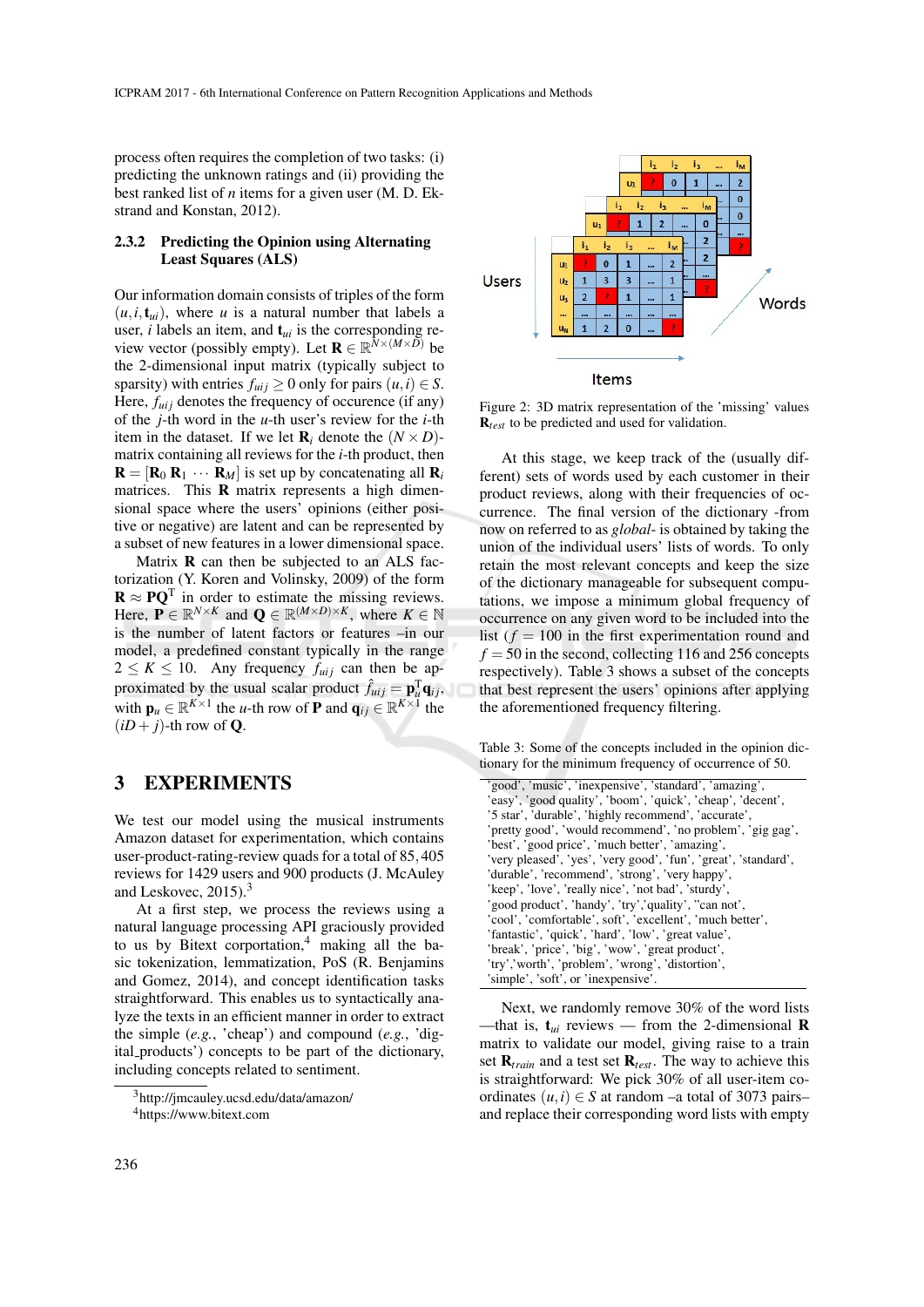vectors. The resulting sparse matrix  $\mathbf{R}_{train}$  is finally subjected to ALS factorization in order to reconstruct the removed vectors and compare them with the originals.

All our codes are implemented in Python 3.5 using the collaborative filtering RDD-based Apache Spark implementation of the ALS algorithm, <sup>5</sup> which is well known for its robustness and efficiency. This implementation, in turn, makes use of the MLlib library. <sup>6</sup>

## 4 RESULTS

We use the L2 norm to evaluate the training performance and the overall quality of the predictions, as shown in table 4.

Table 4: Results obtained for the different experiments.

| #Concepts | K  | Exec.Time (Min.) | Avg./Std. Jaccard | Avg./Std. L2 norm |
|-----------|----|------------------|-------------------|-------------------|
| 116       |    | 16               | 0.17/0.14         | 2.01/1.17         |
| 256       |    | 33               | 0.12/0.10         | 2.20/1.20         |
| 116       |    | 16               | 0.11/0.11         | 2.25/1.23         |
| 256       |    | 33               | 0.12/0.11         | 2.25/1.24         |
| 116       | 10 | 16               | 0.16/0.13         | 2.01/1.19         |
| 256       |    | 33               | 0.11/0.11         | 2.23/1.25         |

We also use the Jaccard distance to evaluate whether a word appears or not in the prediction in the following sense: If the test set  $\mathbf{R}_{test}$  contains a positive frequency for a  $t_{uij}$  word and this word also appears in the train set R*train*, then the Jaccard distance  $t_{test,uij} - t_{train,uij}$  is zero; otherwise it is 1. No significant differences are observed in the results when varying the number of latent factors from 5 to 10. The number of concepts (the word vocabulary size) does not seem to significantly alter the results either, although the L2 distance values suggest that a smaller number of concepts yields a smaller error. The reason for this behavior can be found in the fact that, if the word vocabulary size remains small the selected concepts are really the most frequently used, and hence, they generate more easily recognizable patterns.

Figure 3 shows that the Jaccard distance tends to concentrate more around the mean and its lower values (exponential decay) than the Euclidean distance, a fact that may find explanation in the very definition of Jaccard distance we are using.

In table 5 we also show a qualitative comparison between original reviews and their predictions for the "best" and the "worst" case based on the L2 error. In both cases we observe a larger number of concepts in the prediction than in the original review. This is particularly true in the worst case (which has an error of 4.15 in L2); in this case, we are able to predict the



Figure 3: Euclidean (top) and Jaccard (bottom) distances histograms for K=5 (left) and K=10 (right) with a frequency filtering of 50.

concepts present in the original review, but also many others that were not originally part of it (*e.g.*, 'break', 'accurate', or 'awesome'). In the best case (which has an error of 1.68 in L2) the prediction is almost perfect but we were not able to generate the concept 'would recommend', obtaining 'problem' instead, which is not used in the original text.

We want to highlight however that, due to the large vocabulary size and sparsity of the data, many reviews are predicted as zero vectors even though they contain nonzero frequencies in the training set. This makes it advisable to use a variant of the ALS method specifically optimized for low-rank matrices, a problem that we attempt to address in the future.

Table 5: Example of a Amazon review text and prediction.

| <b>Review Text</b>                                  | Real                         | Prediction                 | Quality     |
|-----------------------------------------------------|------------------------------|----------------------------|-------------|
| Good little connector cable. Well constructed.      | 'cable', 'good',             | 'cable','good'             | <b>Best</b> |
| durable, built to last. I would recommend           | 'well'.'would recommend'     | 'well','problem',          |             |
| this cable to connect stomp boxes.                  |                              | 'perfect'                  |             |
| Worth it                                            |                              |                            |             |
| I've been stringing my guitars with                 | 'very nice','tone'           | 'very nice, 'tone'         | Worst       |
| D'Addario for several years. While my               | 'quality','prefer','lighter' | 'lighter'                  |             |
| jazz box is set up with heavy strings, my           | 'high','good'                | 'high','good',             |             |
| Les Paul goes lighter-horses for courses,           | 'hest'                       | 'best','great',            |             |
| you might say. I've been using D'Addario XL         |                              | 'awesome','finger','happy' |             |
| strings on this guitar for a while, although        |                              | 'highly recommend','like'  |             |
| it's the EXL140 (slightly larger bottoms).          |                              | 'price','would recommend'  |             |
| But why not give these lighter strings a try?       |                              | 'wow'.'worth'.'nice'       |             |
| The quality is obviously high. Tone is good,        |                              |                            |             |
| as is durability. If you do much complex            |                              |                            |             |
| chording, you're going to miss the heavier          |                              |                            |             |
| string, but for shredders and pure rock players     |                              |                            |             |
| these are very nice. I'll be going back to          |                              |                            |             |
| the EXL 140s, since I prefer the more positive      |                              |                            |             |
| feel of the larger string. But fat or skinny,       |                              |                            |             |
| D'Addario makes some of the best strings out there. |                              |                            |             |

# 5 CONCLUSIONS AND FUTURE WORK

We have shown in this paper that it is possible to predict a user's review for a previously unreviewed product by means of a CF based model. This method uses a pre-built opinion dictionary that only contains the words that do represent concepts. For this pur-

<sup>&</sup>lt;sup>5</sup>It is part of the MLlib Apache's Library.

<sup>6</sup>Apache Spark's scalable machine learning library.